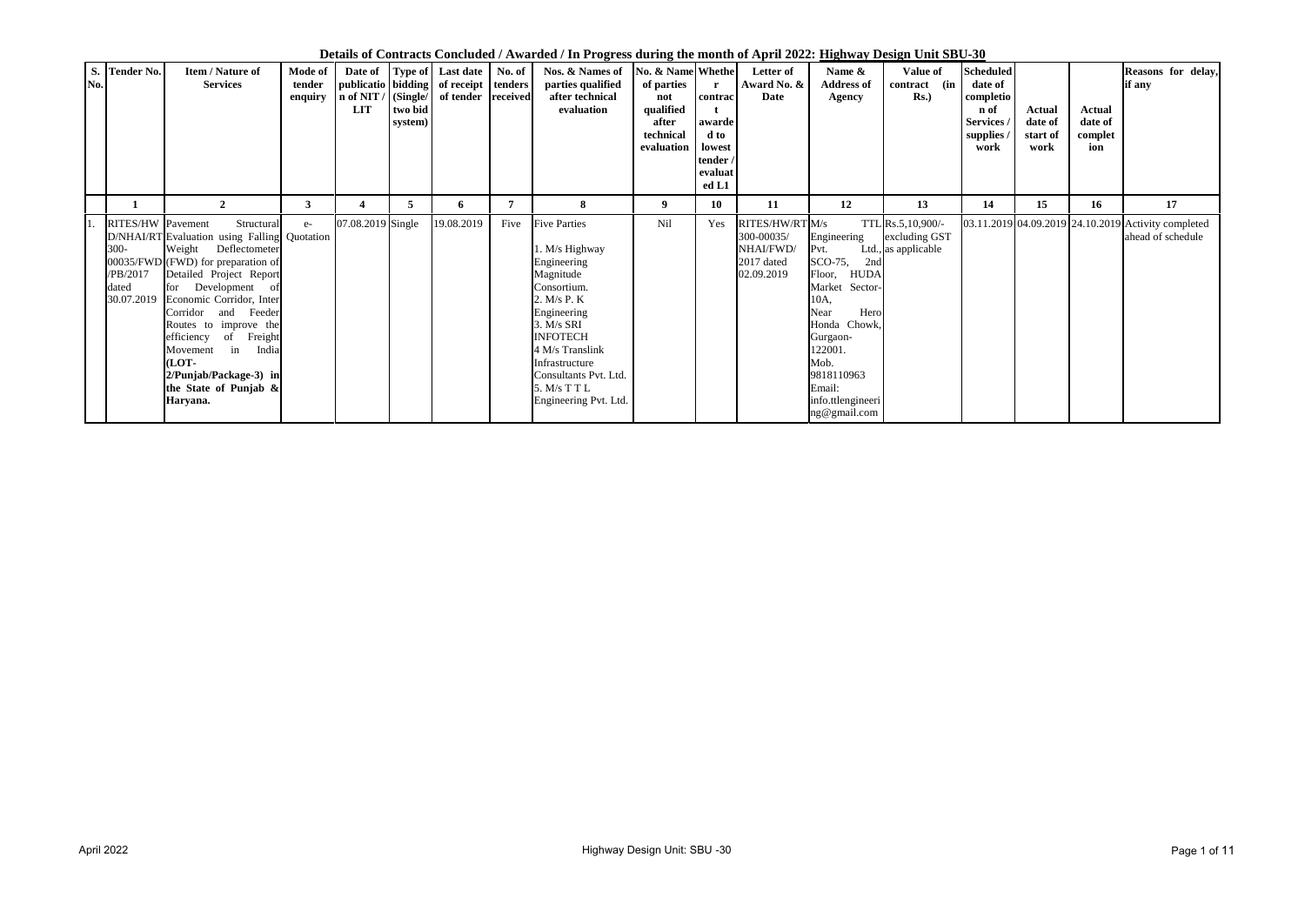|                                      |                                                                                                                                                                                                                                                                                                                                 |           |           |                   |     | Deans of Contracts Concluded? Tematica? In Frogress unring the month of Tiplin Form <u>ingiting? Design childbe co</u>                                                                                                                                                                                                                                   |     |           |                                                                                             |                                                                                                                                                                                    |                                       |                                                                                                                                                                                                                                                                                                                                                                                                                                                                                                                                                                                                                                                                                                                                                                            |
|--------------------------------------|---------------------------------------------------------------------------------------------------------------------------------------------------------------------------------------------------------------------------------------------------------------------------------------------------------------------------------|-----------|-----------|-------------------|-----|----------------------------------------------------------------------------------------------------------------------------------------------------------------------------------------------------------------------------------------------------------------------------------------------------------------------------------------------------------|-----|-----------|---------------------------------------------------------------------------------------------|------------------------------------------------------------------------------------------------------------------------------------------------------------------------------------|---------------------------------------|----------------------------------------------------------------------------------------------------------------------------------------------------------------------------------------------------------------------------------------------------------------------------------------------------------------------------------------------------------------------------------------------------------------------------------------------------------------------------------------------------------------------------------------------------------------------------------------------------------------------------------------------------------------------------------------------------------------------------------------------------------------------------|
| 2.<br>NA                             | Preparation of DPR for<br>Pre bid<br>development of stretches association<br>for improving direct<br>connectivity in Indian<br>cities (Lot-8/Package-2)                                                                                                                                                                         | <b>NA</b> | <b>NA</b> | <b>NA</b>         | NA  | Project bidding to<br>Client (NHAI) done<br>in association after<br>approval<br>of<br>Competent Authority.                                                                                                                                                                                                                                               | NA  | <b>NA</b> | RITES/HW<br>RT30000045/1 GMR<br>90138 dated Towers<br>28.01.2019                            | /BM (Lot 8)/India Pvt. Ltd. excluding GST<br>Floor,<br>5th<br><b>RGIA</b><br>Shamshabad,<br>Hyderabad                                                                              | Aero as applicable                    | $M/s$ Geokno Rs.6,78,46,350/- 11.11.2019 15.01.2019 In Progress i) Approval of<br>Alignment options<br>for Gadchiraoli. -<br>Karimnagar still<br>awaited<br>ii) 3a & 3A<br>notification<br>completed for<br>Boregon Buzurg -<br>Muktainagar<br>(iii) Final Feasibility<br>submitted for<br>Boregaon - Buzurg<br>to Muktainagar<br>(iv) GAD for ROB<br>approval: Approval<br>from CE is awaited<br>v) Utility Shifting &<br><b>Relocation Plan</b><br>submitted<br>vi) Forest proposal<br>submitted to NHAI<br>for further action for<br>Boregaon Buzurg to<br>Muktainagar.<br>Revised forest<br>proposal is in<br>preparation<br>vii) Draft DPR, GT<br>investigation<br>completed except in<br>forest area<br>viii) Pillar fixing for<br>3D notification is in<br>progress |
| 3.<br>ic/2016<br>Date:<br>25.01.2019 | Surveys<br>RITES/HW/Traffic<br>for Quotation 25.01.2019<br>NHAI/RT30 preparation of Feasibility<br>Study/Detailed Project<br>00011/Traff Report of selected State<br>Road<br>stretches<br>for<br>Two/Four laning with<br>paved shoulder NH<br>Configuration<br>under<br>Bharat Mala Project<br>(BM-13) in West Bengal<br>state. |           |           | Single 04.02.2019 | Six | <b>Six Parties</b><br><b>TPA</b><br>M/s<br>Engineering<br>Consultancy (I) Pvt.<br>Ltd.<br>2. M/s Futuristic<br>Engineers and Traffic<br>Surveyors<br>3. M/s Highway<br>Engineering<br>Magnitude<br>Consortium<br>4. Sharp Eye Traffic<br>Services & Data<br>Services<br>5. M/s Matrix<br>Surveys & Data<br>Services<br>6. M/s AJS Scale<br>International | Nil | Yes       | RITES/HW/N M/s<br>HAI/RT300-<br>00011/Traffic/ Services,<br>LOA/2016<br>dated<br>11.02.2019 | Surveys & Data excluding GST<br>G-4, 107/108,<br>Sector $-16$ ,<br>Rohini, New<br>Delhi - 110085<br>Mobile:<br>9810438559,<br>9811438559<br>E-mail:<br>matrixsurveys<br>@gmail.com | Matrix Rs.5,68,000/-<br>as applicable | 14.03.2019 16.02.2019 14.03.2019 Activity Completed                                                                                                                                                                                                                                                                                                                                                                                                                                                                                                                                                                                                                                                                                                                        |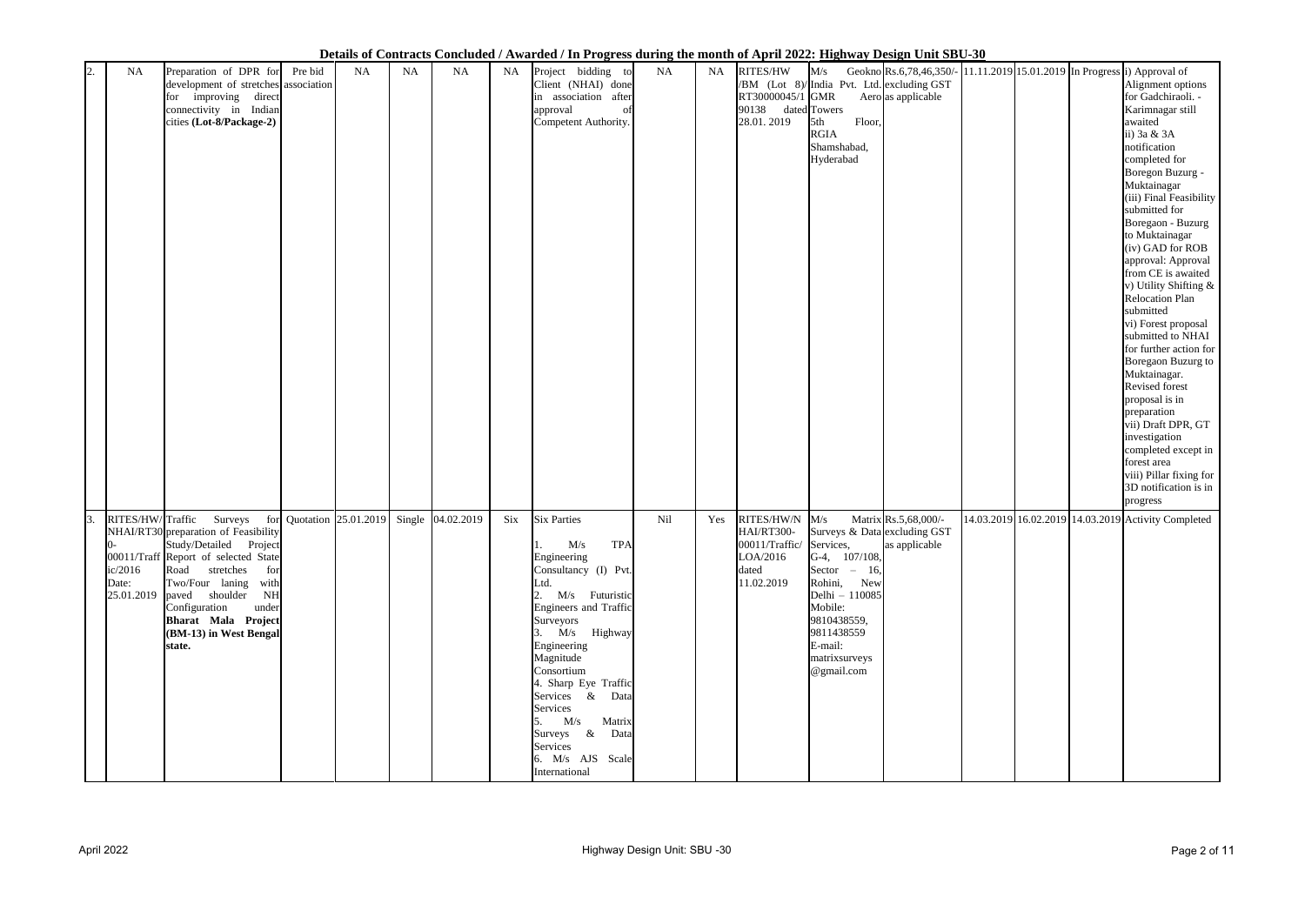| 4. | SR-GPM/<br><b>TOPO</b><br>Tender<br><b>RT300-</b><br>dated<br>11.01.2019 | RITES/HW/Topographic Survey for<br>TD-GoUP / Pre-Feasibility<br>Report of Service Roads<br>Govardhan<br>around<br>Parikrama Marg in<br>District Mathura<br>-of<br>00044/2018 Uttar Pradesh.                                                                                                                                               | Limited<br>Study E-Tender |                           |           | 11.01.2019 Single 22.01.2019 | Six   | <b>Six Parties</b><br>Subudhi<br>M/S<br>Techno engineers<br>Pvt. Ltd.<br>M/s Ark Services<br>Pvt. Ltd<br>Skylark<br>M/s<br>Designer<br>and<br>Engineers Private<br>Limited<br>$\mathbf{M}$<br>M/s<br>Associates<br>ImaGIS<br>M/s<br>Engineering<br>Solutions Pvt. Ltd.<br><b>DSR</b><br>6. $M/s$<br>SURVEYS PVT.<br>LTD. | Nil                                               | Yes                                                                                               | RITES/HW/<br>TD-GoUP /<br>SR-GPM/<br>TOPO/RT300-<br>00044/2018/<br>190217 dated<br>05.02.2019.                             | M/s<br>Techno<br>engineers Pvt. as applicable<br>No.<br>Ltd.<br>327/3259<br><b>OMED</b><br>Back<br>Side, 2 Lane<br>District Center<br>Chandra<br>Sekharpur,<br>Bhubaneshwar,<br>Odisha 751017 | Subudhi Rs.10,80,000/-<br>excluding GST                  | 08.05.2019 08.02.2019 30.06.2019 Necessary EOT           | accorded.                                                                           |
|----|--------------------------------------------------------------------------|-------------------------------------------------------------------------------------------------------------------------------------------------------------------------------------------------------------------------------------------------------------------------------------------------------------------------------------------|---------------------------|---------------------------|-----------|------------------------------|-------|--------------------------------------------------------------------------------------------------------------------------------------------------------------------------------------------------------------------------------------------------------------------------------------------------------------------------|---------------------------------------------------|---------------------------------------------------------------------------------------------------|----------------------------------------------------------------------------------------------------------------------------|-----------------------------------------------------------------------------------------------------------------------------------------------------------------------------------------------|----------------------------------------------------------|----------------------------------------------------------|-------------------------------------------------------------------------------------|
| 5. | <b>NA</b>                                                                | 'Environmental<br>Activities" for carrying<br>out feasibilty study and<br>Detailed project report<br>preparation for<br>redesigning,<br>rehabilitation and up<br>gradation of (i) Salhech -<br>Chandol-Habban-<br>Rajgarh - Banethi road<br>$(ii)$ Sanora - Rajgarh -<br>Haripurdhar - Jamli road<br>in the State of Himachal<br>Pradesh. | Nominatio<br>n basis      | <b>NA</b>                 | <b>NA</b> | <b>NA</b>                    | NA    | <b>NA</b>                                                                                                                                                                                                                                                                                                                | NA                                                | Work<br>on<br>ion<br>basis<br>after<br>approva<br>1 from<br>the<br>Compet<br>ent<br>Authorit<br>y | RITES/HW/<br>awarded RT300-<br>00038/HPPWD 301,302,<br>nominat //Environmental SRBC,<br>/LOA /2018<br>dated:<br>23/10/2018 | Mr.<br>Sharma<br>Vasundhara,<br>Ghaziabad UP)<br>Phone No.: $+91$<br>9818922344<br>E-mail:<br>sksv02@gmail<br>com                                                                             | Sanjeev Rs.20,51,050/-<br>excluding GST<br>as applicable | 05.04.2019 30.10.2018                                    |                                                                                     |
| 6. | RITES/HW/Social<br>RT300-<br>00041/<br><b>DPR</b><br>Updation/           | Environmental Activities<br>for TNRSPII- Contract<br>TNRSP-II/ PPC 01: Validation of the<br>Detail Project Report for<br>the selected corridors<br>2018 dated including state on ground<br>$[20.08.2018]$ to the requirement of<br>Asian Development Bank<br>(ADB), in the State of<br><b>Tamil Nadu.</b>                                 | Tender                    | and Limited E- 24.08.2018 |           | Single 06.09.2018            | Three | <b>Two Parties</b><br>1. M/s Abnaki<br>Infrastructure AID<br>Pvt. Ltd., New Delhi Ltd.<br>2. M/s Tila<br>Consultants and<br>Contractors Pvt. Ltd.<br>Maharashtra.                                                                                                                                                        | One Party<br>$M/s$ R V<br>Infra Pvt.<br>Banglore. | Yes                                                                                               | RITES/HW/<br>RT300-<br><b>II/DPR</b><br>Updation/2018 Development<br>dated<br>15.10.2018                                   | M/s<br>Infrastructure<br>$ 00041/TNRSP -$ Application & as applicable<br>Integrated<br>Pvt. Ltd. JG-11,<br>2nd<br>Floor,<br>Khirki<br>Extension,<br>Malviya Nagar,<br>New Delhi-<br>110017.   | - excluding GST                                          | Abnaki Rs.62,36,330.24/22.01.2019 25.10.2018 In progress | Delay in approvals<br>on Stage Submission<br>by Principal Client<br><b>TNRSP II</b> |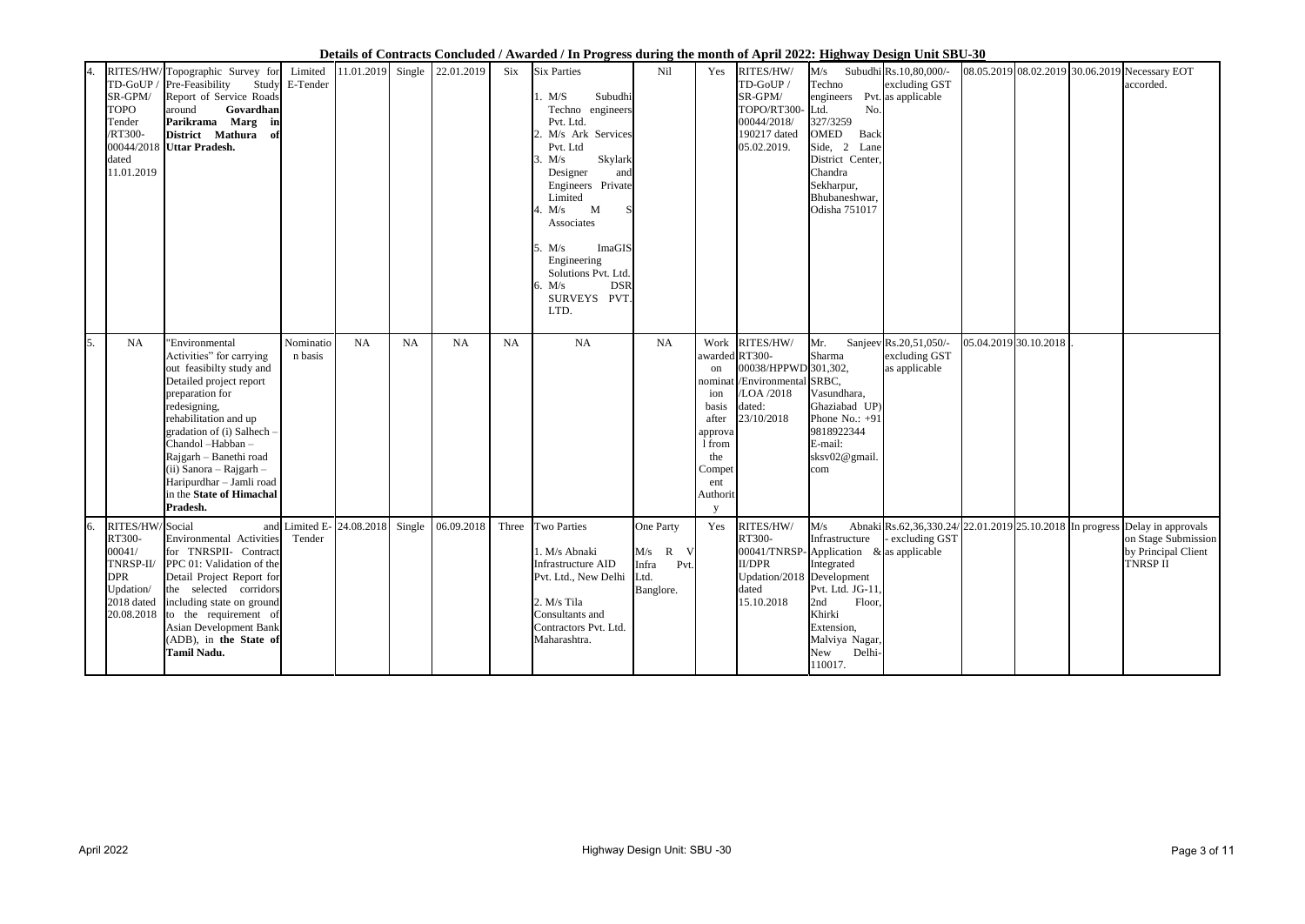| 7. | RT300-<br>00038<br>/HPPWD/<br>Traffic/<br>25.07.2018 | RITES/HW/ "Traffic Survey"<br>for Quotation 25.07.2018 Single 02.08.2018<br>carrying out feasibility<br>and Detailed<br>study<br>project report preparation<br>redesigning,<br>for<br>2017 dated rehabilitation and<br>up<br>gradation of (i) Salhech -<br>Chandol -Habban<br>Rajgarh - Banethi road<br>(ii) Sanora - Rajgarh -<br>Haripurdhar - Jamli road<br>in the State of Himachal<br>Pradesh.                                                                                    |                   |                   | Six   | <b>Six Parties</b><br>1.M/s TPA<br>Engineering<br>Consultancy (I) Pvt.<br>Ltd.<br>2.M/s Futuristic<br><b>Engineers and Traffic</b><br>Surveyors<br>3. M/s Highway<br>Engineering<br>Magnitude<br>Consortium<br>4. Sharp Eye Traffic<br>Services & Data<br><b>Services</b><br>5. M/s Medulla Soft<br>Technologies Pvt.<br>6. M/s AJS<br>Ltd.<br><b>Scale International</b> | Nil             | Yes | RITES/HW/<br>RT300-00038/<br>HPPWD/<br>Traffic/LOA/<br>2018 dated<br>11.09.2018  | M/s<br>Soft<br>Technologies<br>Pvt. Ltd., 48/10,<br>Okhla<br>Industrial Area,<br>Phase-II,<br>Delhi-<br>New<br>110020.                                                                                                        | Medulla Rs.9,37,260/-<br>excluding GST<br>as applicable  | 13.10.2018 14.09.2018 04.12.2018 Necessary EOT | accorded.                                                                                                                                                                   |
|----|------------------------------------------------------|----------------------------------------------------------------------------------------------------------------------------------------------------------------------------------------------------------------------------------------------------------------------------------------------------------------------------------------------------------------------------------------------------------------------------------------------------------------------------------------|-------------------|-------------------|-------|---------------------------------------------------------------------------------------------------------------------------------------------------------------------------------------------------------------------------------------------------------------------------------------------------------------------------------------------------------------------------|-----------------|-----|----------------------------------------------------------------------------------|-------------------------------------------------------------------------------------------------------------------------------------------------------------------------------------------------------------------------------|----------------------------------------------------------|------------------------------------------------|-----------------------------------------------------------------------------------------------------------------------------------------------------------------------------|
| 8. | RITES/HW Traffic<br>300-<br>dated<br>06.07.2018      | for<br>Survey<br>$e-$<br>D/NHAI/RT preparation of Detailed Quotation<br>Report<br>Project<br>for<br>00035/Traff Development<br>of<br>ic/PB/2018 Economic Corridor, Inter<br>Corridor and<br>Feeder<br>Routes to improve the<br>efficiency of Freight<br>India<br>Movement in<br>(LOT-<br>2/Punjab/Package-3) in<br>the State of Punjab &<br>Haryana.                                                                                                                                   | 11.07.2018 Single | 25.07.2018        | Three | <b>Three Parties</b><br>1. Sharp Eye Traffic<br>Services & Data<br>Services<br>2. M/s Medulla Soft<br>Technologies Pvt.<br>Ltd.<br>3. TPA Engineering<br>Consultancy (I) Pvt.<br>Ltd.                                                                                                                                                                                     | N <sub>il</sub> | Yes | RITES/HW/<br>RT300-<br>00035/NHAI/<br>Traffic/LOA<br>$/2018$ dated<br>20.08.2018 | M/s<br>Soft<br>Technologies<br>Pvt. Ltd.,<br>48/10, Okhla<br>Industrial Area,<br>Phase-II,<br>Delhi-<br>New<br>110020.                                                                                                        | Medulla Rs.20,42,900/-<br>excluding GST<br>as applicable | 14.10.2018 30.08.2018 10.12.2018 Necessary EOT | accorded.                                                                                                                                                                   |
| 9. | D/NHAI/RT Studies<br>$300 -$<br>SIA-<br>16           | RITES/HW EIA/EMP and SIA/RAP<br>$e-$<br>including Quotation<br>Preparation of Land Plan<br>00011/EIA-Schedules (LPS) for<br>consultancy services for<br>LPS/WB/20 project management<br>dated including preparation of<br>12.06.2018 feasibility study<br>Detailed Project Report<br>of selected road stretches<br>corridors for Two/Four<br>laning with paved<br>shoulder with NH<br>Configuration<br>under<br>Bharat Mala Project<br>(BM-13) in the state of<br><b>West Bengal</b> . | 13.06.2018        | Single 20.06.2018 | Three | <b>Three Parties</b><br>. Tila Consultants<br>and Contractors Pvt.<br>Ltd.<br>$\Omega$<br>M/s<br>Abanaki<br>AID<br>Infrastructure<br>Ltd.<br>Pvt.<br>3. M/S RV Infra<br>Solutions                                                                                                                                                                                         | N <sub>il</sub> | Yes | RITES/HW/<br>NHAI/RT300-<br>00011/EIA-<br>SIA-LPS/LOA/Ltd.<br>20.08.2018         | M/s<br>Consultants & excluding GST<br>Contractors Pvt. as applicable<br>$2018$ dated A-201, Ram<br>Rahim<br>Tower,<br>Nagar,<br>Samta<br>Near<br>Dena<br>Bank,<br>Road<br>Vasai<br>Thane,<br>West,<br>Maharashtra-<br>401202. | Tila Rs.40,99,974/-                                      | 27.01.2019 30.08.2018 In Progress Delay in     | approvals/Clearance<br>s on Stage<br>Submission by<br>Principal Client<br>NHAI.<br>Necessary EOT<br>accorded till<br>27.01.22 and note<br>put for approval upto<br>28.09.22 |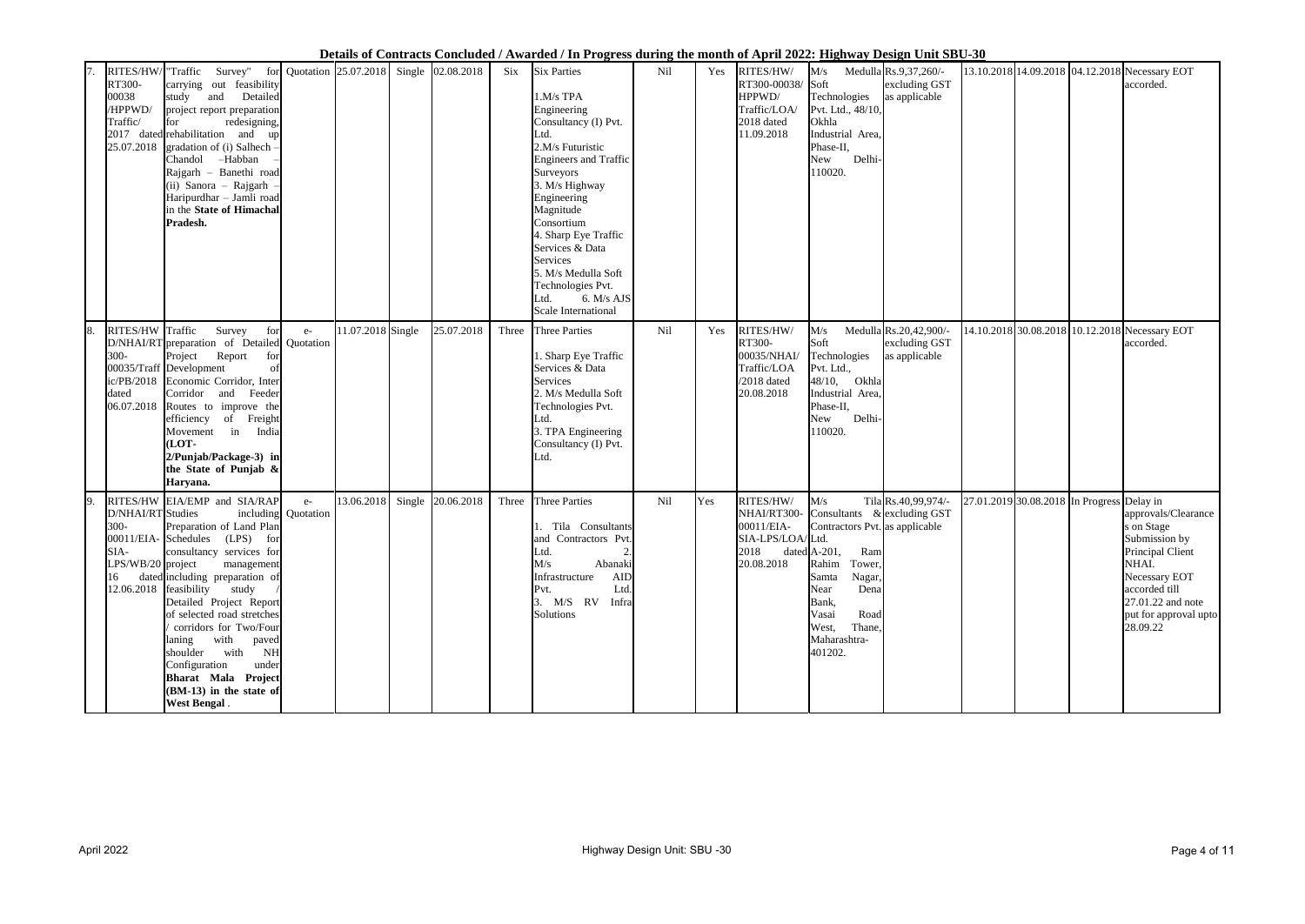| 10. | RITES/HW/ "Social<br>HPPWD/<br>RT300-<br>00038/<br>SIA&LAP/<br>04.06.2018 | Impact<br>Assessment<br>and<br><b>Resettlement Action Plan</b><br>including<br>Land<br>Acquisition Plan<br>and<br>2017 dated Clearances"<br>for<br>preparation of feasibility<br>Detailed<br>and<br>study<br>for<br>project<br>report<br>redesigning,<br>rehabilitation and<br>up<br>gradation to 2-lane/2-lane<br>with paved shoulder or<br>its strengthening of (i)<br>Salhech - Chandol<br>Habban - Rajgarh<br>Baddu sahib -Bagthan<br>Banethi road (ii) Sanora<br>Rajgarh -Nohradhar<br>Haripurdhar - Rohnahat -<br>Jamli road in the State of<br><b>Himachal Pradesh.</b>                                                                                                                                     | Open e-<br>Tender      | 06.06.2018 |           | Single 21.06.2018 | Two       | One Party<br>M/s TILA<br>Consultants &<br>Contractors Pvt. Ltd.                                                  | One Party<br>M/s<br>Environment<br>al Technical<br>Service Pvt.<br>Ltd. | <b>YES</b> | RITES/HW/<br>RT300-00038/<br>HPPWD/<br>LOA/2018<br>Dated<br>28.09.2018                  | M/s<br>Consultants & excluding GST<br>Contractors Pvt. as applicable<br>Ltd.<br>A-201,<br>Ram<br>Rahim<br>Tower,<br>Nagar,<br>Samta<br>Dena<br>Near<br>Bank,<br>Road<br>Vasai<br>Thane,<br>West,<br>Maharashtra-<br>401202. | Tila Rs.40,07,993/-                                   |                                     | 08.04.2019 08.10.2018 In progress Delay in approvals<br>on Stage Submission<br>by Principal Client<br>HPPWD.<br>Necessary EOT<br>accorded till<br>26.07.22 |
|-----|---------------------------------------------------------------------------|--------------------------------------------------------------------------------------------------------------------------------------------------------------------------------------------------------------------------------------------------------------------------------------------------------------------------------------------------------------------------------------------------------------------------------------------------------------------------------------------------------------------------------------------------------------------------------------------------------------------------------------------------------------------------------------------------------------------|------------------------|------------|-----------|-------------------|-----------|------------------------------------------------------------------------------------------------------------------|-------------------------------------------------------------------------|------------|-----------------------------------------------------------------------------------------|-----------------------------------------------------------------------------------------------------------------------------------------------------------------------------------------------------------------------------|-------------------------------------------------------|-------------------------------------|------------------------------------------------------------------------------------------------------------------------------------------------------------|
| 11. | <b>NA</b>                                                                 | Detailed topographic<br>survey by using mobile<br>Lidar (Light Detection<br>and Ranging) or<br>equivalent technology<br>coupled with<br>conventional methods<br>along existing route,<br>bypasses and<br>realignments, preparation<br>of strip plan, detailed<br>underground utility and<br>detailed digitisation of<br>cadastral mapping and<br>land acquisition details<br>for consultancy services<br>for preparation of<br><b>Detailed Project Report</b><br>for Development of<br>Economic Corridor, Inter<br>Corridor and Feeder<br>Routes to improve the<br>efficiency of Freight<br>Movement in India<br>(LOT-<br>2/Punjab/Package-3),<br>tentative length 157<br>km; in the State of<br>Punjab & Haryana. | Pre-bid<br>association | <b>NA</b>  | <b>NA</b> | NA                | <b>NA</b> | Project Bidding<br>t.c<br>Client<br>done<br>in<br>association<br>after<br>approval<br>of<br>Competent Authority. | NA                                                                      | <b>NA</b>  | RITES/HW<br>/NHAI/RT300-Solution<br>00035/<br>MATRIX/2018 Floor,<br>dated<br>21.05.2018 | Ltd. A $1/87$ , 3rd as applicable<br>Sewak<br>Uttam<br>Park,<br>New<br>Nagar,<br>Delhi-110059.                                                                                                                              | M/s Matrix Geo Rs.1,01,99,500/-<br>Pvt. excluding GST | $15.04.2019$ 21.05.2018 In progress | Delay in approvals<br>on Stage Submission<br>by Principal Client<br>NHAI.<br>Necessary EOT<br>accorded.                                                    |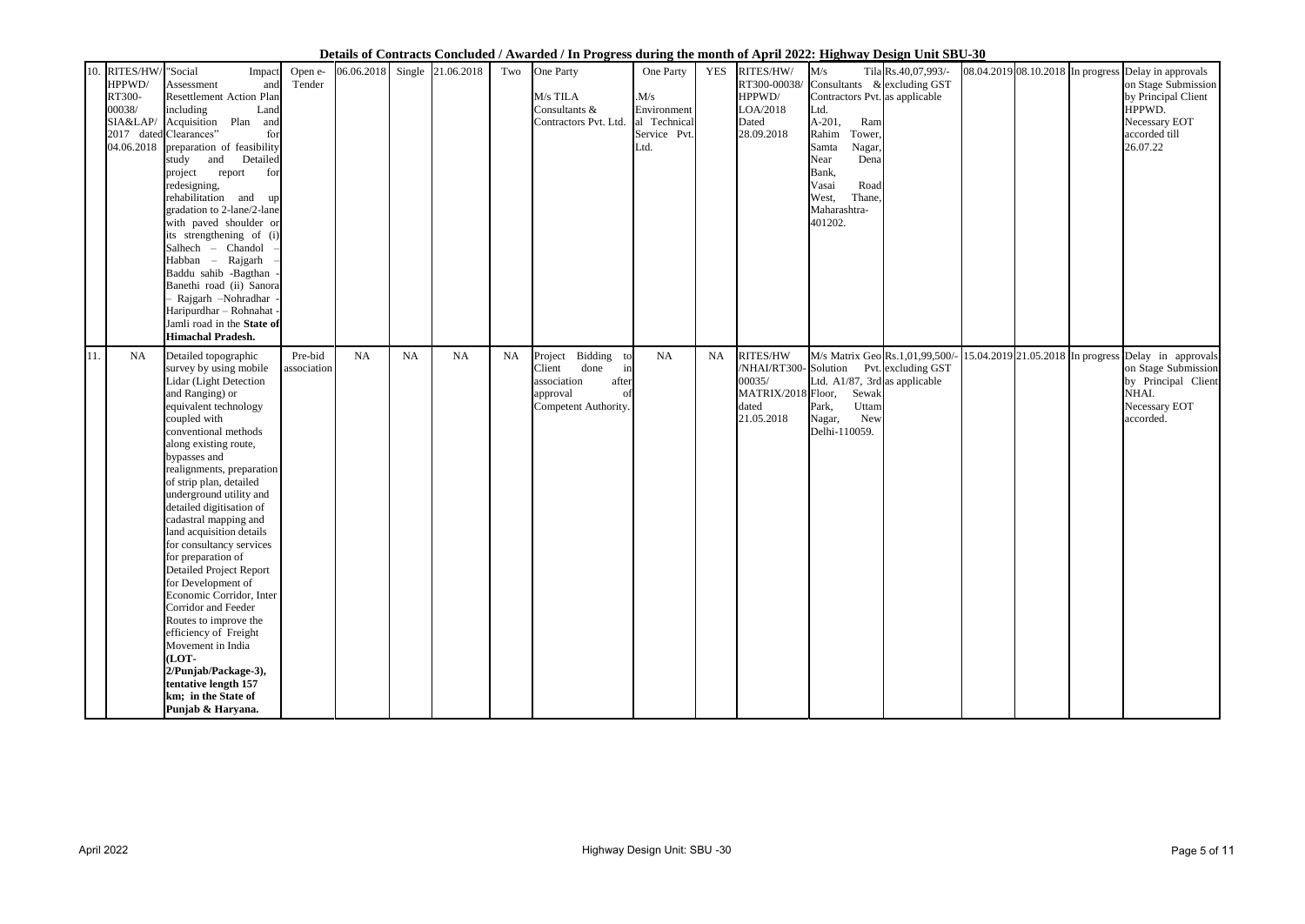|     | HPPWD/<br>RT300038/<br>TOPO/2017<br>dated<br>19.04.2018 | 12. RITES/HW/ "Topographic<br>Survey"<br>preparation<br>for<br>of<br>Feasibility study and<br>Detailed project report<br>redesigning,<br>for<br>rehabilitation and up<br>gradation to 2-lane/2-<br>lane with paved shoulder<br>or its strengthening for (i)<br>Salhech-Chandol-<br>Habban-Rajgarh-Banethi<br>(ii)<br>Sanora-<br>road<br>Rajgarh-Haripurdhar-<br>Jamli road in the State of<br><b>Himachal Pradesh</b>      | Open E-<br>Tender                    | 19.04.2018 |        | Single 01.05.2018 | Two   | <b>Two Parties</b><br>1. M/s BPC<br>Consultant India Pvt.<br>Ltd, Kolkata<br>2. M/s Matrix Go<br>solutions Pvt. Ltd,<br>Delhi                                         | Nil | Yes | RITES/HW/<br>RT300-00038<br>/HPPWD/<br>Topo/2018/1<br>dated<br>14.06.2018     | M/s Matrix Geo Rs.1,06,17,200/- 30.11.2018 24.06.2018 In progress<br>Solution Pvt. excluding GST<br>Ltd. $A1/87$ , 3rd as applicable<br>Floor, Dwarka<br>More,<br>New<br>Delhi- 110059. |               |  | Delay in approvals<br>on Stage Submission<br>by Principal Client<br>HPPWD.<br>Necessary EOT<br>Accorded till<br>30.05.22 |
|-----|---------------------------------------------------------|----------------------------------------------------------------------------------------------------------------------------------------------------------------------------------------------------------------------------------------------------------------------------------------------------------------------------------------------------------------------------------------------------------------------------|--------------------------------------|------------|--------|-------------------|-------|-----------------------------------------------------------------------------------------------------------------------------------------------------------------------|-----|-----|-------------------------------------------------------------------------------|-----------------------------------------------------------------------------------------------------------------------------------------------------------------------------------------|---------------|--|--------------------------------------------------------------------------------------------------------------------------|
| 13. | RITES/HW/Traffic<br>RT300-<br>00036/Traff<br>$i$ c      | Surveys for<br>NHAI/DPR/Detailed Project Report<br>development of<br>for<br>Economic<br>Corridors,<br>Inter Corridors, Feeder<br>Routes to improve the<br>efficiency of freight<br>movement in India under<br>Bharatmala Pariyojna<br>[Lot-<br>2/Haryana/Package-1]                                                                                                                                                        | Limited<br>Tender                    | 18.12.2017 | Single | 05.01.2018        | Three | Three Parties<br>1. AJS Scale<br>International<br>2. Highway<br>Engineering<br>Magnitude<br>Consortium<br>3. Futuristics<br><b>Engineers and Traffic</b><br>Surveyors | Nil | Yes | RITES/HW<br>/NHAI/RT300-<br>2017<br>29.01.2018                                | M/s AJS Scale Rs.45,00,005/-<br>International<br>$ 00036/$ Traffic/ $ 417-418$ , Kirtias applicable<br>dated Shikhar, Distt<br>Centre,<br>Janakpuri, New<br>Delhi-110058                | excluding GST |  | 20.03.2018 05.02.2018 24.12.2018 Delay in Approvals<br>from Principal Client<br>(NHAI)                                   |
| 14. | <b>NA</b>                                               | Survey<br>Topographic<br>using LiDAR, Utility<br>Mapping using Ground<br>Penetrating Radar (GPR)<br>and Digitization<br>of<br>Cadastral Maps<br>for<br>Consultancy Services for<br>preparation of DPR for<br>development<br>of<br>Corridors,<br>Economic<br>Inter Corridors, Feeder<br>Routes to improve the<br>efficiency of freight<br>movement in India under<br>Bharatmala Pariyojana<br>[Lot-<br>2/Haryana/Package-1] | Pre bid<br>Associatio<br>$\mathbf n$ | <b>NA</b>  | NA     | <b>NA</b>         | NA    | Project bidding to<br>Client (NHAI) done<br>in association after<br>approval of<br>Competent Authority.                                                               | Nil | Yes | RITES/HW<br>/NHAI/RT300-Solution<br>00036/ Matrix/Ltd.,<br>2017<br>12.12.2017 | M/s Matrix Geo Rs.2,99,22,500/<br>Pvt. excluding GST<br>$47$ , as applicable<br>dated Sector-13,<br><b>B</b> ,<br>Pocket<br>Phase-2,<br>New<br>Dwarka,<br>Delhi- 110078.<br>India       |               |  | $\left  \frac{12.07.2018}{12.12.2017} \right $ In progress Delay in approvals<br>from Principal Client<br>(NHAI)         |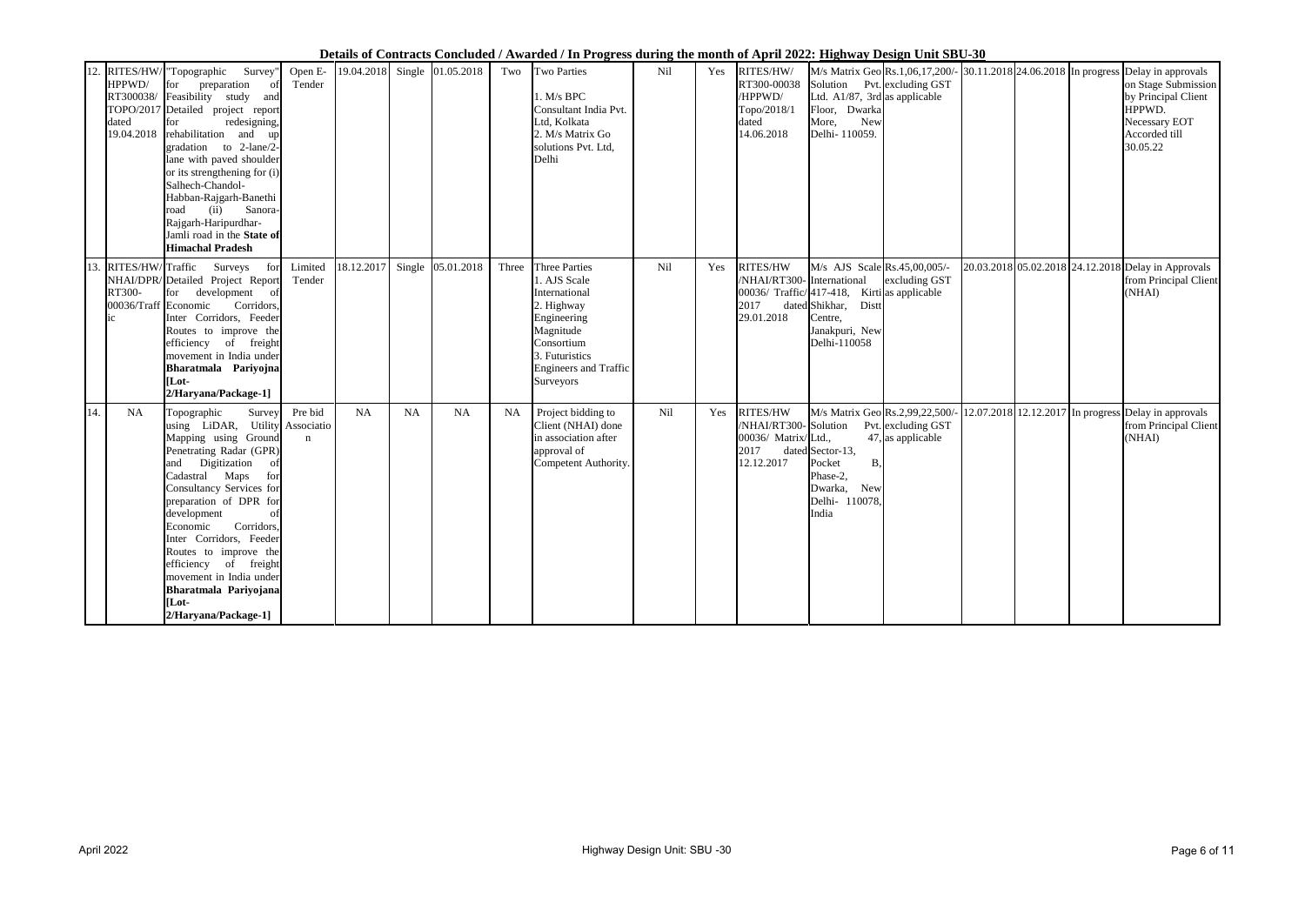| 15. | 300-<br>SP/2016<br>dated<br>19.06.2017                              | RITES/HW/Topographic Survey and<br>NHAI/BRT(Strip Plan for Feasibility<br>2TR/26)/RT Study/Detailed<br>Project<br>Report for Two/ Four<br>00027/TS& Laning of following road<br><b>NH</b><br>stretches<br>for<br><b>Connectivity</b><br>to<br><b>Backward</b><br><b>Areas/Religious/Tourist</b><br>Places under Bharat<br>Mala Project in the<br><b>State of West Bengal.</b> | Limited<br>Tender | 19.06.2017 | Single | 05.07.2017 | Six   | <b>Three Parties</b><br>Pramitee<br>1. M/s<br>Engineering and $1. M/s$ DSR<br>Surveys Pvt. Ltd<br>Pioneer<br>2. $M/s$<br>Surveys<br>Subudhi<br>3. M/s<br>Associates | Three<br>Parties<br>Survey<br>Pvt. Ltd.<br>2. M/s<br>Highway<br>Engineeri<br>ng<br>Magnitud<br>e<br>Consortiu<br>m<br>3. M/s<br>Theovel<br>Surveys | Yes | RITES/HW/<br>NHAI/BRT(2T<br>R/26)/RT300-<br>00027/WB/<br>2016 dated 19-<br>07-2017                  | M/s Pioneer<br>Surveys,<br>Pioneer Tower,<br>Premises No<br>20-085 AB109<br>$AA-1$ ,<br>New Town,<br>Kolkata 700156                                 | excluding GST<br>as applicable                | Rs.38,63,839.00/29.12.2017 29.07.2017 In Progress Delay in approvals | from Principal Client<br>(NHAI)<br>Necessary EOT<br>accorded till<br>30.06.22 |
|-----|---------------------------------------------------------------------|-------------------------------------------------------------------------------------------------------------------------------------------------------------------------------------------------------------------------------------------------------------------------------------------------------------------------------------------------------------------------------|-------------------|------------|--------|------------|-------|---------------------------------------------------------------------------------------------------------------------------------------------------------------------|----------------------------------------------------------------------------------------------------------------------------------------------------|-----|-----------------------------------------------------------------------------------------------------|-----------------------------------------------------------------------------------------------------------------------------------------------------|-----------------------------------------------|----------------------------------------------------------------------|-------------------------------------------------------------------------------|
|     | 16. RITES/HW<br>D/GHYPW<br>$00-$<br>dated<br>03.04.2017             | Topographic Quotation<br>Detailed<br>Survey<br>by<br>D/DPR/RT3 photogrammetry<br>technique using UAV<br>00033/2017 ('Drone') for Consultancy<br>Services for Construction<br>of 2-Lane flyover at the<br>intersection of Super<br>Market on G.S Road in<br>Guwahati in the state of<br>Assam under Guwahati<br><b>City Division No.-II</b>                                    |                   | <b>NA</b>  | Single | 11.04.2017 | Three | <b>Three Parties</b><br>M/s Matrix Geo<br>Solutions Pvt.<br>Ltd.,<br>M/s Creative<br>Web Mobi,<br>M/s Geo Vision<br><b>Infotech Private</b><br>Limited              | Nil                                                                                                                                                | Yes | RITES/HWD/<br>GHYPWD/DP<br>R/RT300-<br>00033/Topo<br>Survey/LOA-<br>MGS/2017<br>dated<br>05.05.2017 | M/s Matrix Geo Rs.3,45,000/-<br>Solutions Pvt. excluding<br>Ltd.,<br>Sewak<br>3rd<br>Floor,<br>Nagar,<br>Uttam<br><b>New</b><br>Delhi-<br>110059    | $A-1/87$ , service tax as<br>park, applicable | 27.02.2019 08.05.2017 25.02.2019 Activity Completed                  |                                                                               |
| 17. | RITES/HW Detailed<br>D/GHYPW Survey<br>$-00$<br>dated<br>03.04.2017 | Topographic Quotation 03.04.2017<br>by<br>D/DPR/RT3 photogrammetry<br>technique using UAV<br>00032/2017 ('Drone') for Consultancy<br>Services for Construction<br>of 2-Lane flyover at the<br>intersection of Serabhati<br>on Guwahati Garbhanga<br>Road in Guwahati in the<br>state of Assam under<br><b>Guwahati City Division</b><br>$No.-I$                               |                   |            | Single | 11.04.2017 | Three | <b>Three Parties</b><br>M/s Matrix Geo<br>Solutions Pvt.<br>Ltd.,<br>M/s Creative<br>Web Mobi,<br>M/s Geo Vision<br><b>Infotech Private</b><br>Limited              | Nil                                                                                                                                                | Yes | RITES/HWD/<br><b>R/RT300-</b><br>00032/Topo<br>Survey/LOA-<br>MGS/2017<br>dated<br>05.05.2017       | M/s Matrix Geo Rs.3,65,000/-<br>GHYPWD/DP Solutions Pvt. excluding<br>Ltd.,<br>Sewak<br>3rd<br>Floor,<br>Nagar,<br>Uttam<br>New<br>Delhi-<br>110059 | $A-1/87$ , service tax as<br>park, applicable | 27.02.2019 08.05.2017 25.02.2019 Activity Completed                  |                                                                               |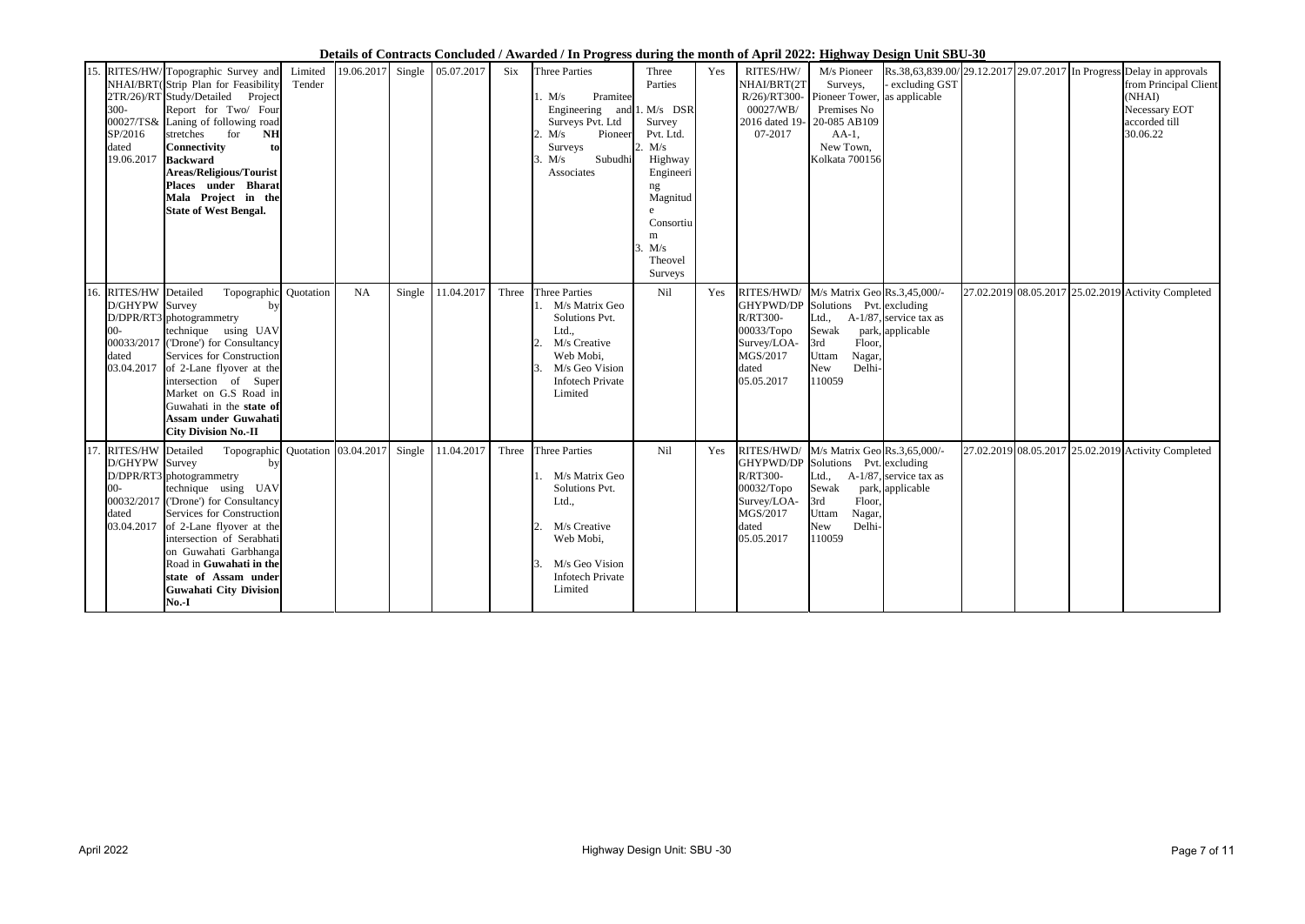|     |              |                                                  |          |            |                                           |     | Deans of Contracts Contracted Trade are There of the month of tripen 2022, $\frac{1}{1+\frac{1}{2}}$ besign ome bbc |               |     |              |                             |                                |  |                                                                                                                         |
|-----|--------------|--------------------------------------------------|----------|------------|-------------------------------------------|-----|---------------------------------------------------------------------------------------------------------------------|---------------|-----|--------------|-----------------------------|--------------------------------|--|-------------------------------------------------------------------------------------------------------------------------|
|     | 18. RITES/   | Environment<br>Impact                            | Open     | 13.02.2017 | Single $\vert$ 27.02.2017 Three One Party |     |                                                                                                                     | Two Parties   | Yes | RITES/HW/    |                             |                                |  | M/s Voyants $\left  \text{Rs.}23,40,135.00 \right  25.05.2018 \left  26.05.2017 \right $ In Progress Delay in approvals |
|     |              | HW/ NHAI/ Assessment/Environment                 | Tender   |            |                                           |     |                                                                                                                     |               |     | NHAI/        |                             | Solutions Pvt. - excluding GST |  | from Principal Client                                                                                                   |
|     | <b>BRT</b>   | al Management Plan,                              |          |            |                                           |     | M/s Voyants                                                                                                         | $1. M/s$ Tila |     | BRT(2TR/26)/ | Limited.                    | as applicable                  |  | (NHAI)                                                                                                                  |
|     | $(2TR/26)$ / | Social<br>Impact                                 |          |            |                                           |     | Solutions Pvt. Ltd.                                                                                                 | Consultant    |     | RT300-       | 403 4thFloor,               |                                |  | Necessary EOT                                                                                                           |
|     | RT300-       | Assessment/                                      |          |            |                                           |     |                                                                                                                     | And<br>S      |     | 00027/WB/    | Park Centra,                |                                |  | accorded till                                                                                                           |
|     |              | 00027/ EIA Resettlement<br>$\&$                  |          |            |                                           |     |                                                                                                                     | Contractor    |     | 2016 dated   | Sector 30,                  |                                |  | 29.06.22                                                                                                                |
|     |              | &SIA/2016 Rehabilitation<br>Plan                 |          |            |                                           |     |                                                                                                                     | s Private     |     | 16.05.2017   | Exit 8 NH - 8,              |                                |  |                                                                                                                         |
|     | dated        | including<br>Studies                             |          |            |                                           |     |                                                                                                                     | Limited.      |     |              | Gurugram,                   |                                |  |                                                                                                                         |
|     | 13.02.2017   | preparation<br>of Land                           |          |            |                                           |     |                                                                                                                     |               |     |              | Haryana                     |                                |  |                                                                                                                         |
|     |              | Plan<br>Acquisition<br>$\alpha$                  |          |            |                                           |     |                                                                                                                     | . $M/s$       |     |              | 122001                      |                                |  |                                                                                                                         |
|     |              | Schedules (LPS) and                              |          |            |                                           |     |                                                                                                                     | Overseas      |     |              | Gurugram India              |                                |  |                                                                                                                         |
|     |              | Project Clearances for                           |          |            |                                           |     |                                                                                                                     | Mintech       |     |              | (122001)                    |                                |  |                                                                                                                         |
|     |              | Feasibility                                      |          |            |                                           |     |                                                                                                                     | Consultant    |     |              |                             |                                |  |                                                                                                                         |
|     |              | Study/Detailed Project                           |          |            |                                           |     |                                                                                                                     |               |     |              |                             |                                |  |                                                                                                                         |
|     |              | Report for Two/ Four                             |          |            |                                           |     |                                                                                                                     |               |     |              |                             |                                |  |                                                                                                                         |
|     |              | Laning of following road<br>stretches for<br>NH  |          |            |                                           |     |                                                                                                                     |               |     |              |                             |                                |  |                                                                                                                         |
|     |              | <b>Connectivity</b><br>tol                       |          |            |                                           |     |                                                                                                                     |               |     |              |                             |                                |  |                                                                                                                         |
|     |              | <b>Backward</b>                                  |          |            |                                           |     |                                                                                                                     |               |     |              |                             |                                |  |                                                                                                                         |
|     |              | <b>Areas/Religious</b>                           |          |            |                                           |     |                                                                                                                     |               |     |              |                             |                                |  |                                                                                                                         |
|     |              | /Tourist Places under                            |          |            |                                           |     |                                                                                                                     |               |     |              |                             |                                |  |                                                                                                                         |
|     |              | <b>Bharat Mala Project in</b>                    |          |            |                                           |     |                                                                                                                     |               |     |              |                             |                                |  |                                                                                                                         |
|     |              | the State of West                                |          |            |                                           |     |                                                                                                                     |               |     |              |                             |                                |  |                                                                                                                         |
|     |              | Bengal.                                          |          |            |                                           |     |                                                                                                                     |               |     |              |                             |                                |  |                                                                                                                         |
|     |              |                                                  |          |            |                                           |     |                                                                                                                     |               |     |              |                             |                                |  |                                                                                                                         |
| 19. | RITES/HW/    | Inventory & Condition                            | Limited  | 23.03.2016 | Single 12.04.2016                         | One | One Party                                                                                                           | Nil           | Yes | RITES/HW/    | M/s                         | Xplorer Rs.29,02,950/          |  | 24.07.2016 16.05.2016 03.10.2016 Necessary EOT                                                                          |
|     | RT300-       | for<br>Roads,<br>Survey                          | e-Tender |            |                                           |     |                                                                                                                     |               |     | NHAI/BM-     | Consultancy                 | excluding                      |  | accorded                                                                                                                |
|     |              | 00011/RBT/Culverts & Bridges and                 |          |            |                                           |     | M/s Xplorer                                                                                                         |               |     | 13/RT300-    | Services                    | Service Tax as                 |  |                                                                                                                         |
|     | 2016 dated   | Traffic Surveys<br>for                           |          |            |                                           |     | <b>Consultancy Services</b>                                                                                         |               |     | 00011/RBT/   | Private.                    | applicable                     |  |                                                                                                                         |
|     | 23.03.2016   | $(SH-11A)$<br>Package-I                          |          |            |                                           |     | Pvt. Ltd. Gurgaon.                                                                                                  |               |     | dated        | XPCSPL/2016 Limited., Plot- |                                |  |                                                                                                                         |
|     |              | Omarpur (NH-34 Jn.) -<br>Lalgola - Bhagwangola - |          |            |                                           |     |                                                                                                                     |               |     | 16.05.2016   | 3, 1st Floor,<br>Sarhaul    |                                |  |                                                                                                                         |
|     |              | Chunakhali from km                               |          |            |                                           |     |                                                                                                                     |               |     |              | (Opposite                   |                                |  |                                                                                                                         |
|     |              | 0/000 to km 56/400); and                         |          |            |                                           |     |                                                                                                                     |               |     |              | HIPA), Sector-              |                                |  |                                                                                                                         |
|     |              | SH-11 (Chunakhali                                |          |            |                                           |     |                                                                                                                     |               |     |              | 18, Gurgaon-                |                                |  |                                                                                                                         |
|     |              | Domkal - Jalangi-                                |          |            |                                           |     |                                                                                                                     |               |     |              | 121001                      |                                |  |                                                                                                                         |
|     |              | Krishnanagar from km                             |          |            |                                           |     |                                                                                                                     |               |     |              | (Haryana)                   |                                |  |                                                                                                                         |
|     |              | 89/972 to km 221/955);                           |          |            |                                           |     |                                                                                                                     |               |     |              |                             |                                |  |                                                                                                                         |
|     |              | SH-3 (Krishnanagar -                             |          |            |                                           |     |                                                                                                                     |               |     |              |                             |                                |  |                                                                                                                         |
|     |              | Hanskhali-Duttafulia-                            |          |            |                                           |     |                                                                                                                     |               |     |              |                             |                                |  |                                                                                                                         |
|     |              | Helencha- Bongaon from                           |          |            |                                           |     |                                                                                                                     |               |     |              |                             |                                |  |                                                                                                                         |
|     |              | km 0/000 to km 69/591);                          |          |            |                                           |     |                                                                                                                     |               |     |              |                             |                                |  |                                                                                                                         |
|     |              | and MDR (Bongaon -                               |          |            |                                           |     |                                                                                                                     |               |     |              |                             |                                |  |                                                                                                                         |
|     |              | Panchpota - Swarupnagar                          |          |            |                                           |     |                                                                                                                     |               |     |              |                             |                                |  |                                                                                                                         |
|     |              | Basirghat                                        |          |            |                                           |     |                                                                                                                     |               |     |              |                             |                                |  |                                                                                                                         |
|     |              | Ghojadanga) from km                              |          |            |                                           |     |                                                                                                                     |               |     |              |                             |                                |  |                                                                                                                         |
|     |              | 0/000 to km $61/220$ ) for a                     |          |            |                                           |     |                                                                                                                     |               |     |              |                             |                                |  |                                                                                                                         |
|     |              | total length of 330 km for                       |          |            |                                           |     |                                                                                                                     |               |     |              |                             |                                |  |                                                                                                                         |
|     |              | Consultancy Services for                         |          |            |                                           |     |                                                                                                                     |               |     |              |                             |                                |  |                                                                                                                         |
|     |              | Preparation of Feasibility                       |          |            |                                           |     |                                                                                                                     |               |     |              |                             |                                |  |                                                                                                                         |
|     |              | Study/Detailed Project                           |          |            |                                           |     |                                                                                                                     |               |     |              |                             |                                |  |                                                                                                                         |
|     |              | Report of selected State                         |          |            |                                           |     |                                                                                                                     |               |     |              |                             |                                |  |                                                                                                                         |
|     |              | stretches<br>road<br>for                         |          |            |                                           |     |                                                                                                                     |               |     |              |                             |                                |  |                                                                                                                         |
|     |              | Two/Four laning with<br>paved shoulder<br>NH     |          |            |                                           |     |                                                                                                                     |               |     |              |                             |                                |  |                                                                                                                         |
|     |              | Configuration of under                           |          |            |                                           |     |                                                                                                                     |               |     |              |                             |                                |  |                                                                                                                         |
|     |              | Bharat Mala Project                              |          |            |                                           |     |                                                                                                                     |               |     |              |                             |                                |  |                                                                                                                         |
|     |              | (Package-13) in West                             |          |            |                                           |     |                                                                                                                     |               |     |              |                             |                                |  |                                                                                                                         |
|     |              | <b>Bengal.</b>                                   |          |            |                                           |     |                                                                                                                     |               |     |              |                             |                                |  |                                                                                                                         |
|     |              |                                                  |          |            |                                           |     |                                                                                                                     |               |     |              |                             |                                |  |                                                                                                                         |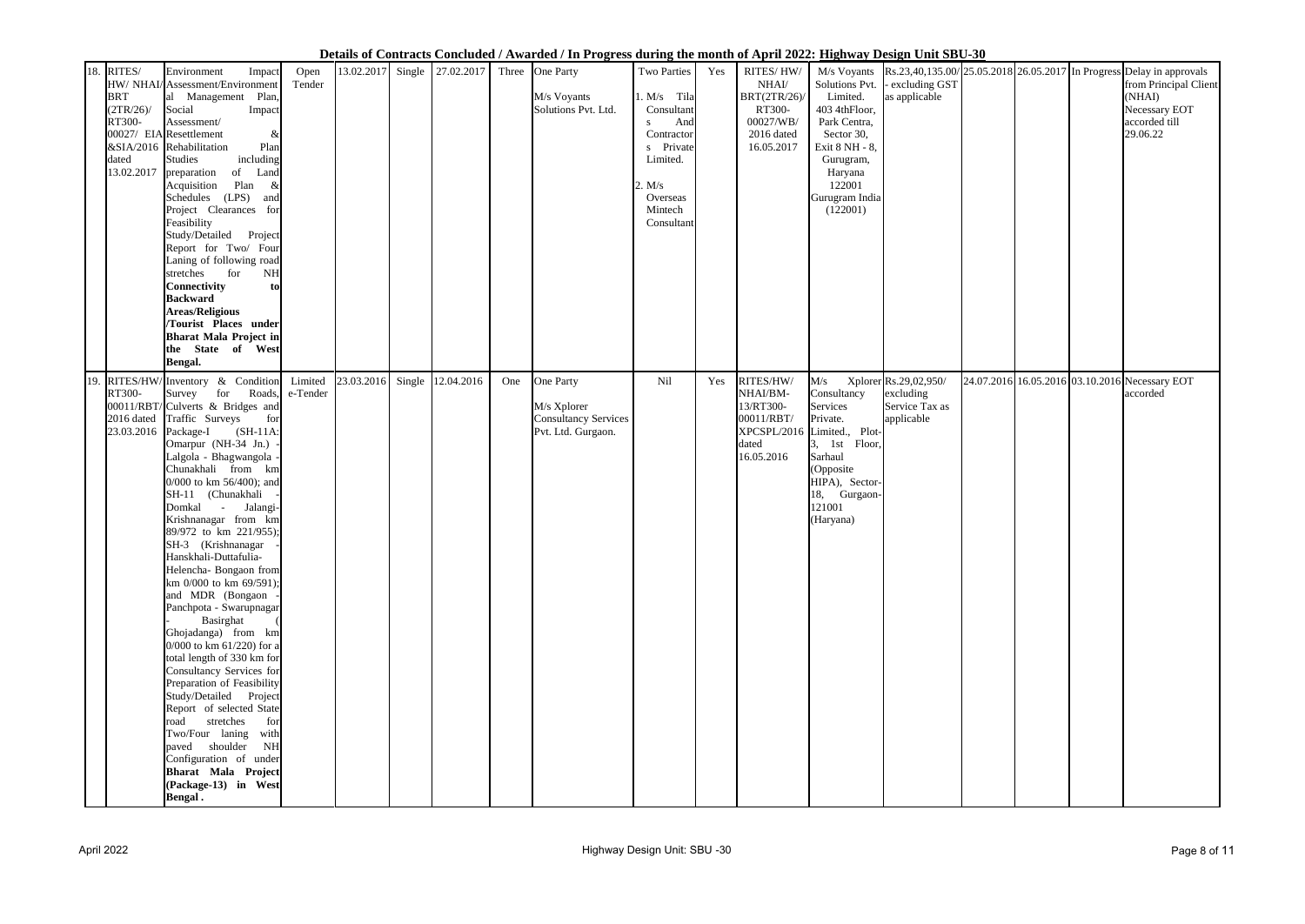| 20. | RT300-<br>SIA-<br>LPS/2016<br>dated<br>23.03.2016 | RITES/HW/EIA/EMP and SIA/RAP<br>Studies<br>including<br>00012/EIA- preparation of Land Plan<br>Schedules (LPS)<br>for<br>''Dwarka<br>Khambhaliya<br>Devariya" and "Dhrol -<br>Amran - Maliya" road<br>sections (approx. length<br>$175 \text{ km}$ )                                                                                                                                                                                                                                                                                                                                                                                                           | Open<br>Tender    | 23.03.2016 | Single 19.04.2016 One |     | One Party<br>M/s Overseas Min-<br>Tech Consultants,<br>Jaipur                                                                                                                                                  | Nil | Yes | RITES/HW/<br>NHAI/RT300<br>00012/GUJ<br>/EIA-SIA-<br>LPS/OMTC/<br>2016 dated<br>21.06.2016 | $M/s$ Overseas Rs.31,90,775/-<br>Min-Tech<br>Consultants,<br>(5th floor, Apex<br>Tower, Tonk<br>Road, Jaipur)                                                                                                                                                                        | excluding GST<br>as applicable                  |  | 20.06.2017 21.06.2016 31.01.2021 Delay in approvals<br>from Client<br>& Non-cooperation<br>in land acquisition<br>activities by Local<br>villagers                                                 |
|-----|---------------------------------------------------|----------------------------------------------------------------------------------------------------------------------------------------------------------------------------------------------------------------------------------------------------------------------------------------------------------------------------------------------------------------------------------------------------------------------------------------------------------------------------------------------------------------------------------------------------------------------------------------------------------------------------------------------------------------|-------------------|------------|-----------------------|-----|----------------------------------------------------------------------------------------------------------------------------------------------------------------------------------------------------------------|-----|-----|--------------------------------------------------------------------------------------------|--------------------------------------------------------------------------------------------------------------------------------------------------------------------------------------------------------------------------------------------------------------------------------------|-------------------------------------------------|--|----------------------------------------------------------------------------------------------------------------------------------------------------------------------------------------------------|
|     | RT300-<br>00011/<br>dated<br>1.03.2016            | RITES/HW/Topographic Survey and<br>preparation of Strip Plan<br>for Package-II (SH-3:<br>TOPO/2016 Krishnanagar-<br>0 Hanskhali-Duttafulia-<br>Helencha - Bongaon<br>from km 0/000 to km<br><b>MDR</b><br>69/591<br>and<br>(Bongaon-Panchpota-<br>Swarupnagar-Basirghat<br>(Ghojadanga) from km<br>0/000 to km 61/220) for a<br>total length of 140 km for<br>Consultancy Services for<br>Preparation of Feasibility<br>Study/Detailed Project<br>Report of selected State<br>stretches<br>for<br>road<br>Two/Four laning<br>with<br>shoulder<br>NH<br>paved<br>Configuration of under<br>Bharat Mala Project<br>$(Package-13)$ in the<br>state of West Bengal | Limited<br>Tender | 01.03.2016 | Single 15.03.2016     | Two | <b>Two Parties</b><br>1.M/s Pioneer<br>Surveyors, No. 20-<br>085, Street No. 85,<br>Opposite Tank No. 2,<br>1st Floor, Kolkata<br>2. M/s ARK<br>Services, A-1693, II<br>Floor Greenfields,<br>Faridabad 121003 | Nil | Yes | RITES/HW/<br>NHAI/BM-<br>00011/TOPO/<br>dated<br>13.05.2016                                | M/s<br>Surveyors, No. excluding<br>13/WB/RT300-20-085, Street Service Tax as<br>No.<br>PKG2-PS/2016 Opposite Tank<br>2,<br>1st<br>No.<br>Floor,<br>Action<br><b>Block</b><br>Area I,<br>AB-109,<br>New<br>(J.B)<br>Town<br>Nagar),<br>Rajarhat,<br>Kolkata<br>700156(West<br>Bengal) | Pioneer Rs.23,10,000/-<br>85, applicable        |  | 27.07.2016 13.05.2016 31.12.2018 Public Agitation and<br>Delay in approvals<br>on Stage Submission<br>by Principal Client<br>NHAI.                                                                 |
| 22. | RT300-<br>O/2016<br>dated                         | RITES/HW/ Topographic Survey and<br>preparation of Strip Plan<br>00011/TOP for Package-I (SH-11A:<br>Omarpur (NH-34 Jn.)-<br>Lalgola-Bhagwangola-<br>$01.03.2016$ Chunakhali from km<br>$0/000$ to km 56/400); and<br>(Chunakhali-<br>$SH-11$<br>Domkal-Jalangi-<br>Krishnanagar from km<br>89/972 to km 221/955)<br>for a total length of 190<br>km for Consultancy<br>Services for Preparation<br>Feasibility<br>Study/Detailed Project<br>Report of selected State<br>stretches<br>for<br>road<br>Two/Four laning with<br>paved shoulder<br>NH<br>Configuration of under<br>Bharat Mala Project<br>$(Package-13)$ in the<br>state of West Bengal            | Limited<br>Tender | 01.03.2016 | Single 15.03.2016     | Two | <b>Two Parties</b><br>1.M/s Pioneer<br>Surveyors, No. 20-<br>085, Street No. 85,<br>Opposite Tank No. 2,<br>1st Floor, Kolkata<br>2. M/s ARK Services,<br>A-1693, II Floor<br>Greenfields,<br>Faridabad-121003 | Nil | Yes | RITES/HW<br>/NHAI/BM-<br>13/RT300-<br>$Pkg1-$<br><b>ARKS/2016</b><br>dated<br>13.05.2016   | M/s<br>Services,<br>1693, 2nd Floor Service Tax as<br>$00011/TOPO/$ Greenfields,<br>Faridabad-<br>121003<br>(Haryana)                                                                                                                                                                | ARK Rs.29,44,240/-<br>A-excluding<br>applicable |  | 27.07.2016 13.05.2016 11.12.2018 Non-cooperation by<br>local villagers for<br>smooth functioning<br>of assignment and<br>Delay in approvals<br>on Stage Submission<br>by Principal Client<br>NHAI. |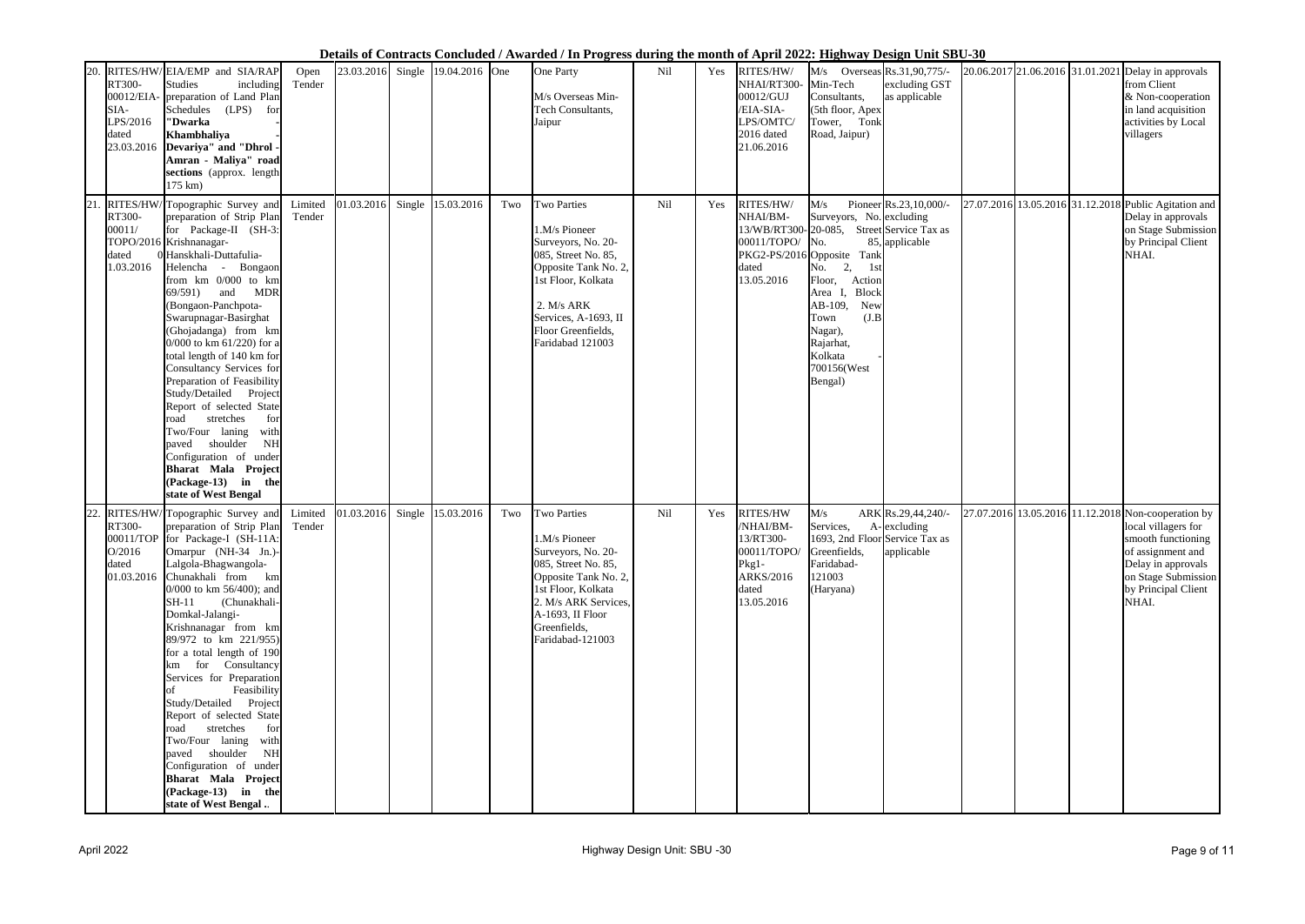| 23. | NA                            | Consultancy Services for<br>Preparation of DPR for $2$ association<br>laning with hard shoulder<br>from Meluri in Nagaland<br>connecting<br>Tusom-<br>Chingai-Khamsom-<br>Chamu-Nampisha-<br>Khongla-Kasong-Saibol-<br>Narum-Moreh-New<br>Samtal-<br>Khongtal-<br>Behiang to Singhat in the<br>state of Manipur.                             | Pre bid           | <b>NA</b>         | <b>NA</b> | <b>NA</b>  | <b>NA</b>    | Project<br>Client<br>after                                                                                                      | bidding to<br>(NHIDCL)<br>done in association<br>approval of<br>Competent Authority.                                                                                                                                                                                                                                                                          | NA                                                                                                                                                                                                                                                                                                                                                                                                                                                                                                               | <b>NA</b> | RITES/HW/N<br>HIDCL/<br>MANIPUR/DP Consultancy<br><b>R/RT300</b><br>00064/210849<br>dated<br>13.08.2021 | M/s<br>Bhawani<br>Services Pvt.<br>Bhopal,<br>Ltd.,<br>Madhya<br>Pradesh                                                                                                                                                           | excluding GST<br>as applicable |                       |                   | Shree Rs.6,44,02,100/- 30.09.2022 01.10.2021 In Progress Stage 1 completed,<br>further activities to<br>be taken subsequent  <br>to alignment<br>approval by<br>Principal Client<br>NHIDCL. |
|-----|-------------------------------|----------------------------------------------------------------------------------------------------------------------------------------------------------------------------------------------------------------------------------------------------------------------------------------------------------------------------------------------|-------------------|-------------------|-----------|------------|--------------|---------------------------------------------------------------------------------------------------------------------------------|---------------------------------------------------------------------------------------------------------------------------------------------------------------------------------------------------------------------------------------------------------------------------------------------------------------------------------------------------------------|------------------------------------------------------------------------------------------------------------------------------------------------------------------------------------------------------------------------------------------------------------------------------------------------------------------------------------------------------------------------------------------------------------------------------------------------------------------------------------------------------------------|-----------|---------------------------------------------------------------------------------------------------------|------------------------------------------------------------------------------------------------------------------------------------------------------------------------------------------------------------------------------------|--------------------------------|-----------------------|-------------------|---------------------------------------------------------------------------------------------------------------------------------------------------------------------------------------------|
|     | <b>GT</b><br>01<br>03.02.2022 | 24 RITES/HW/ Geotechnical<br>and<br>NHAI/DPR/ Material Investigation for<br>Preparation of Detailed<br>works/2021/Project Report for i)<br>dated Phagwara-Hoshiarpur<br>Road including Phagwara<br>Bypass, ii) Bhiwani-<br>Hansi Road and iii)<br>Kalesar-Poanta<br>Saheb<br>Road in the State of<br>Punjab, Haryana and<br>Himachal Pradesh | open e-<br>tender | 03.02.2022 Single |           | 15.02.2022 | 12<br>Twelve | 6 parties<br><b>JYOTISH</b><br><b>KENDRA</b><br><b>HOUSE</b><br>LIMITED<br>PVT. LTD<br>4.<br><b>RESEARCH</b><br><b>SERVICES</b> | 1. M/S. BHASKRAM<br><b>ANUSANDHAN</b><br>2. M/S. CEG TEST GEOSCIEN<br><b>AND CES</b><br><b>RESEARCH</b><br>CENTRE PRIVATE LIMITED<br>3. M/S. CENGRS HIGHWAY<br><b>GEOTECHNICA</b><br>M/S.<br><b>CONSULTING AND DE</b><br>PRIVATE LIMITED UM<br>5. M/S. INDIAN 3.<br><b>GEOTECHNICAL</b><br>6. M/S. SOIGNE PRIVATE<br><b>ENGINEERING</b><br><b>CONSULTANTS</b> | 6 parties<br>M/S.<br><b>GAVESHA</b><br><b>NA</b><br><b>PRIVATE</b><br>M/S.<br><b>ENGINEERI</b><br>NG<br><b>IDAX MAGNITU</b><br><b>CONSORTI</b><br>M/S.<br><b>RANCON</b><br><b>PROJECTS</b><br>LIMITED,<br><b>RAIGAD</b><br>4. M/S. SAI<br><b>GEOTECH</b><br><b>NICAL</b><br><b>ENGINEER</b><br>S PRIVATE<br><b>LIMITED</b><br>M/S.<br><b>THOUGHT</b><br><b>CONSULTA</b><br><b>NTS</b><br><b>JAIPUR</b><br>PVT. LTD<br>6. M/S. X<br><b>PLORER</b><br><b>CONSULTA</b><br><b>NCY</b><br><b>SERVICES</b><br>PVT. LTD | yes       | RITES/HW/N<br>HAI/DPR/GT<br>0388 dated<br>13.04.2022                                                    | M/S.<br>works/2021/22 BHASKRAM<br><b>JYOTISH</b><br><b>ANUSANDHA</b><br>N KENDRA<br>Shop No. 3,<br>Building No.<br>02, Gokuldham<br>CHS Ltd.,<br>Shilottar<br>Raichur,<br>Sukapur, New<br>Panvel, Raigad,<br>Maharastra-<br>410206 | Rs. 32,40,500.00 60            | from start<br>of work | days yet to start |                                                                                                                                                                                             |